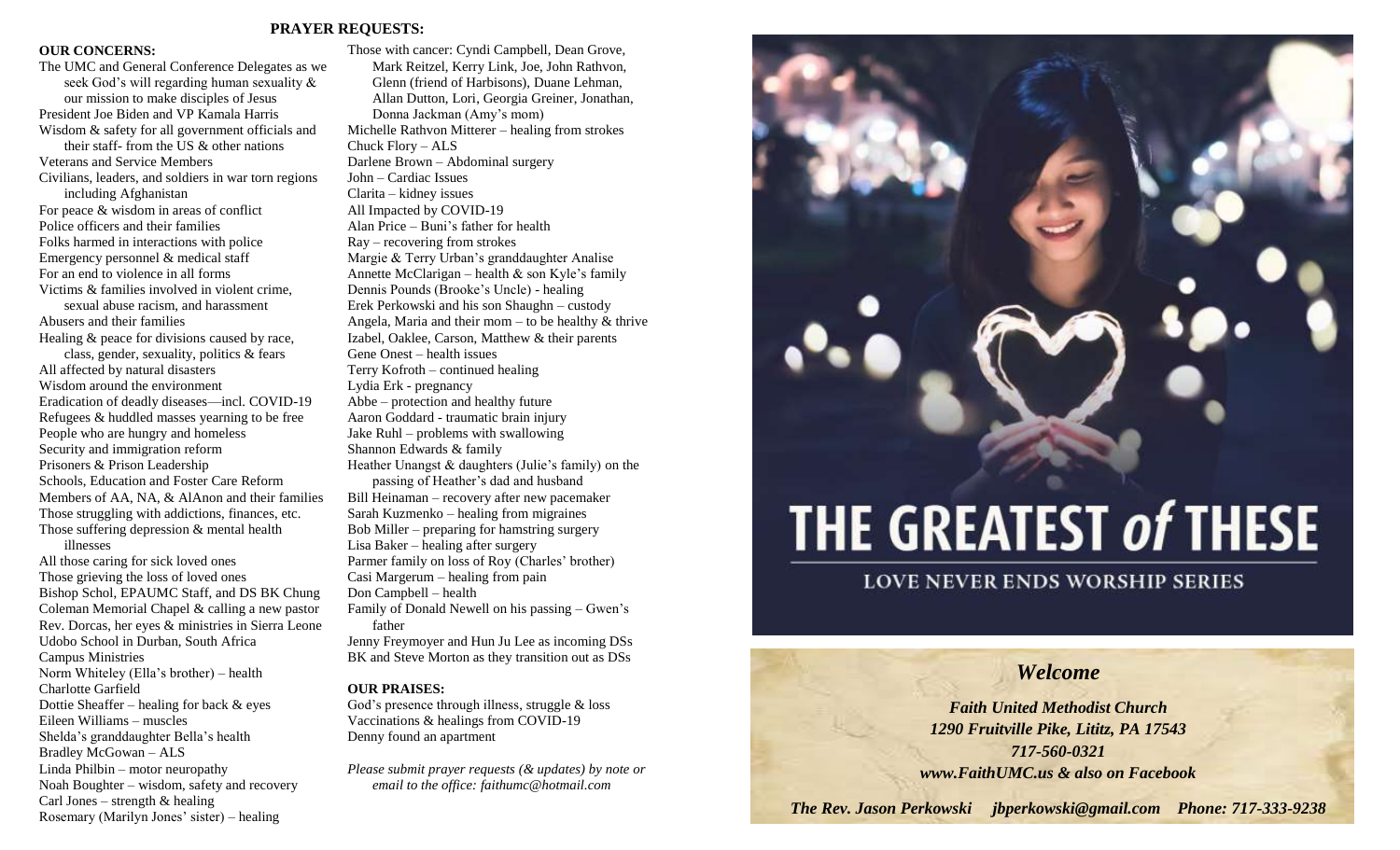# *Faith United Methodist Church*



### **January 30, 2022 at 10:30 AM –4 th Sunday after the Epiphany**

**ELCOME:** We gather together to worship God: The Father, The Son, & the Holy Spirit. During this season of Epiphany, we gather together to see again the ways in which God is revealed in the world. You are welcome in this space no matter who you are; from where you have come; what experiences, struggles or gifts you bring; or the questions, doubts & beliefs you carry. We are so glad you are here! *W*

### **OUR OFFERINGS OF PRAYERS, PRESENCE, GIFTS, SERVICE & WITNESS**

*There are offering plates by the doors to the sanctuary and the altar. You may also give online or by mail.*

**GREETINGS & ANNOUNCEMENTS Michelle Bame & Pastor Jason** *If you're worshipping online, please 'sign in' by commenting on the video & post prayer requests, too.*

### **A TIME FOR CENTERING & PRAYER**

### **\*CALL TO WORSHIP Pastor Jason & God's People**

**God of Gods: We come to worship today to hear your good news, to hear of faith, hope and love ringing out from your kingdom. We know that doubt, fear and hatred can shake even the strongest. Shape us into faithful hopeful people, fill us with your love that passes all understanding. We pray this together in the name of Jesus Christ, Amen.**

Written by Carol Penner and Posted on Leading in Worship.<http://carolpenner.typepad.com/leadinginworship> Reposted[: https://re-worship.blogspot.com/2013/01/opening-prayer-faith-hope-and-love.html](https://re-worship.blogspot.com/2013/01/opening-prayer-faith-hope-and-love.html)

| *HYMN                                           | God of Love and God of Power                                                     | <b>UMH #578</b>      |
|-------------------------------------------------|----------------------------------------------------------------------------------|----------------------|
| <b>SCRIPTURE LESSON</b>                         | Jeremiah 1:4-10<br>This is the Word of the Lord — <b>Thanks be to God!</b>       | <b>Michelle Bame</b> |
| *HYMN                                           | Whom Shall I Send?                                                               | <b>UMH #582</b>      |
| <b>SCRIPTURE LESSON</b>                         | Psalm $71:1-6$<br>This is the Word of the Lord — <b>Thanks be to God!</b>        | <b>Michelle Bame</b> |
| THE PRAYERS OF GOD'S PEOPLE & THE LORD'S PRAYER |                                                                                  | <b>UMH #895</b>      |
| *HYMN                                           | Where Charity and Love Prevail                                                   | <b>UMH #549</b>      |
| <b>SCRIPTURE LESSON</b>                         | 1 Corinthians 13:1-13<br>This is the Word of the Lord — <b>Thanks be to God!</b> | <b>Michelle Bame</b> |

**\*HYMN** *Leaning on the Everlasting Arms* **UMH #133 SCRIPTURE LESSON Luke 4:21-30 Michelle Bame** *This is the Word of the Lord — Thanks be to God!* **SERMON** *The Greatest of These* **Pastor Jason \*HYMN** *We'll Understand It Better By and By* **UMH #525**

### **BENEDICTION & SENDING FORTH**

### *\* You are invited to stand*

**Worship Music:** Dolly Bankert and the Worship Choir **Audio / Visual Technology:** Dennis Meck, Sr. **Pastor:** The Rev. Jason Perkowski **Ministers:** The People of God

**PRE-REGISTRATIONS are appreciated when attending in person. Walk-ins may register at door.**  Register at:<https://forms.gle/EezjoRzcX1uC5NGn7>*.* **WORSHIP SERVICES ARE ALSO BROADCAST on Facebook & our website.**

**WEATHER RELATED CHANGES: STAY TUNED TO THE CHURCH WEBSITE & FACEBOOK** for any changes to the Worship Services caused by weather, COVID or other issues. If there is inclement weather

and you aren't comfortable driving, you can always watch the service online at FaithUMC.US  $\rightarrow$  Sermons

**COVID PROTOCOLS:** The 7-day daily average in Lancaster County of COVID is **621 new cases and 6 new deaths per day.** Only **55%** of our county **is vaccinated. So, please distance and wear a mask** inside the building & throughout the Worship Service (esp. as you enter, exit & sing). We are *NOT* currently turning anyone away for not wearing a mask, but **ask you to consider the needs of those who are at high risk.**

**OFFICE COMMUNICATION:** Hours vary, so please contact us directly to see when we are available. Messages left on the office phone, 717-560-0321 or email: [faithumc@hotmail.com,](mailto:faithumc@hotmail.com) will be checked from Monday through Friday. In case of an emergency contact Pastor Jason at 717-333-9238 or [jbperkowski@gmail.com.](mailto:jbperkowski@gmail.com) Pastor Jason is spending time with family from Friday Noon until Sunday morning. Please be patient if he doesn't respond to non-emergency calls during those times.

**POWER Lancaster County** is the local chapter of a **statewide group of people of faith who are working on making our commonwealth more just for all people.** They are working on more fair funding for public schools, more positive interactions between police and the communities they serve, a healthier environment and climate, economic justice for workers, etc. Pastor Jason has been working with POWER for several years, and would like to invite anyone who is interested in learning more to meet with him on **Monday, January 31 at 6pm at Faith UMC in the Sanctuary.** We will flow this into the topic of our Chatting Club at 7pm that night.

### **CHILDREN'S TIME Pastor Jason**